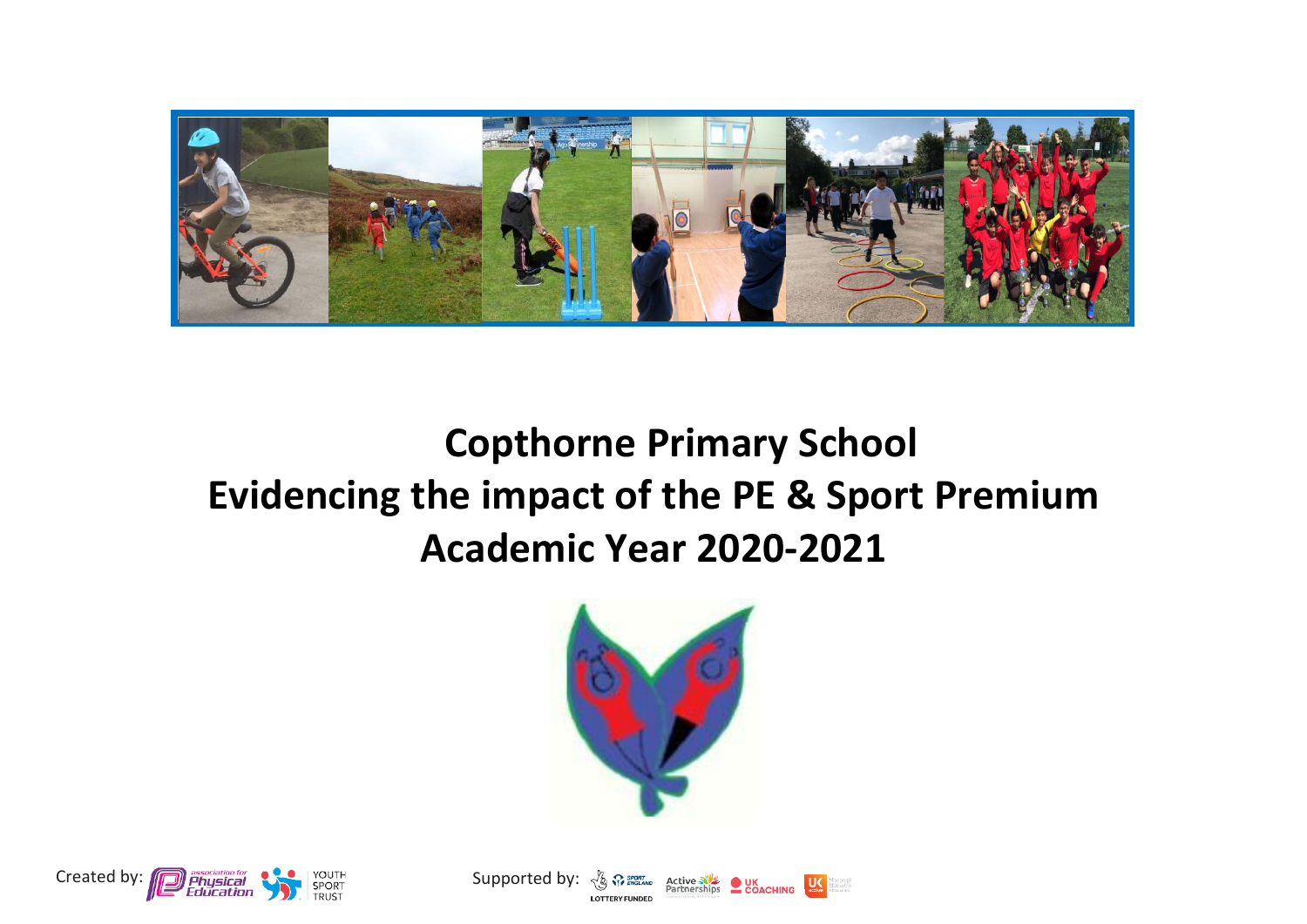From **March 2013** the Government has provided each school with funding annually to improve the quality of physical education (PE) and sport in primary schools. For the academic year 2020-2021 Copthorne Primary received **£19,672** PE and sport premium funding.

**£8480** was carried forward from the previous year due to COVID-19.

PE is an integral part of Copthorne's curriculum through which we believe that every child has a right to the very best possible learning experiences and that everyone can succeed. Our ethos is one of no excuses, high expectations and hard work resulting in the provision of learning experiences and opportunities which challenge, support and meet the academic, personal, social and spiritual needs of every child.

At Copthorne we have always believed that we want our children to attain the highest standards in all that they do and become well rounded, healthy individuals. Therefore we support our children in every way possible to help them achieve this goal. We believe that PE and sport have a vital role to play in helping us to achieve our aims for our pupils. These important aspects of our curriculum teach our children to work together, learn good sportsmanship qualities, enjoy and value competitive activities and develop a clear understanding of the importance of PE in ensuring their long-term health and well-being in and outside of school. Consequently, we plan and deliver a curriculum that includes 2 hours of PE for each child within the school week: 1 indoor and 1 outdoor session.

We have also designed an extra-curricular timetable which places a strong emphasis on PE and sporting activities during school hours and after school hours.

This includes football, cricket, multi-skills, badminton, table tennis and archery clubs.

Below is a breakdown of:

- How much funding Copthorne Primary School has received
- A full breakdown of how we've spent the funding
- The effect of the premium on pupils' PE and sport participation and attainment



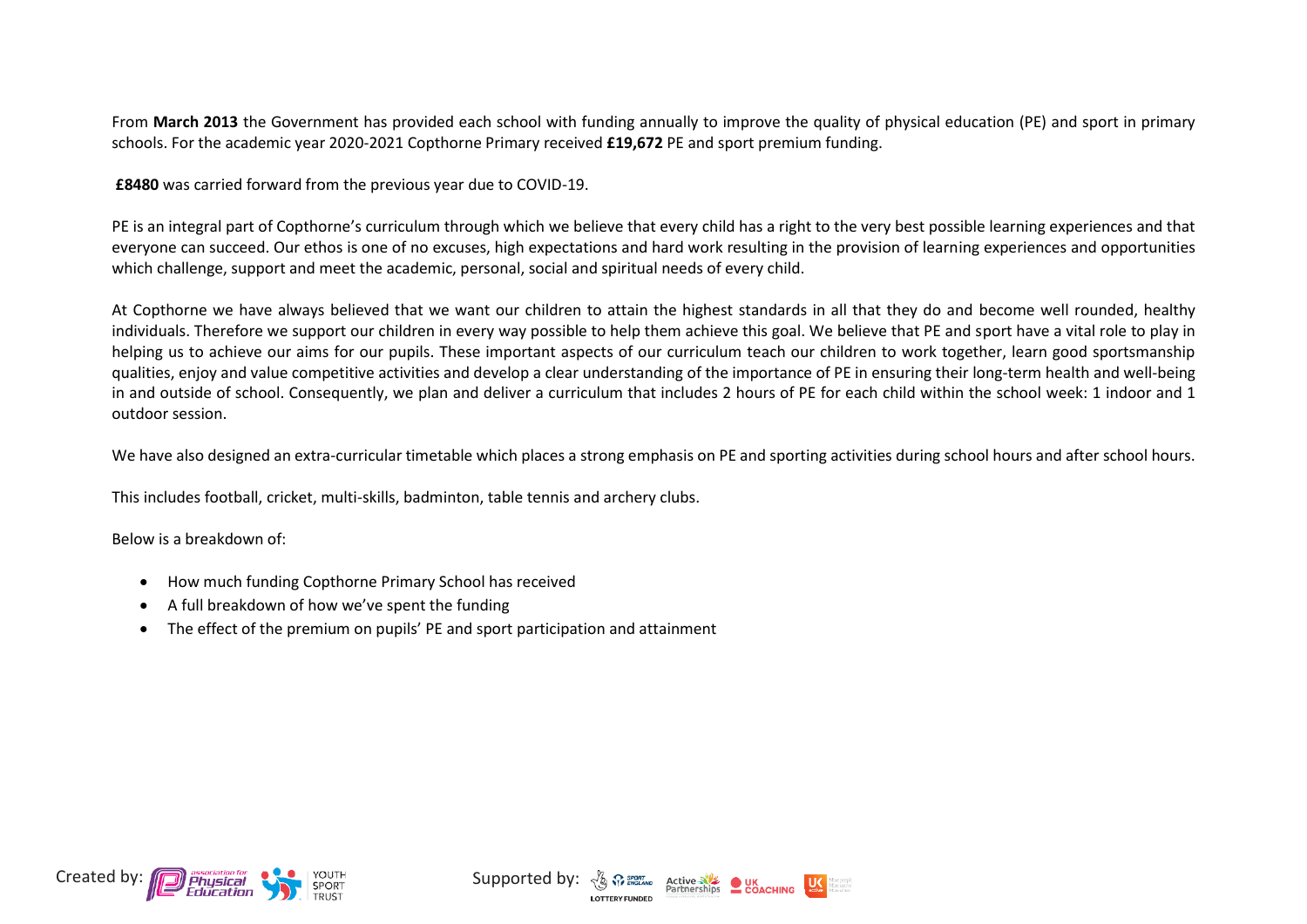| Meeting national curriculum requirements for swimming and water safety.<br>Due to COVID 19 restrictions, the cohort of Year 5 children attending swimming lessons did not complete their sessions.<br>Children will complete catch up sessions during 2021-2022, to ensure that they meet National Curriculum requirements by the<br>end of Year 6. |        |
|-----------------------------------------------------------------------------------------------------------------------------------------------------------------------------------------------------------------------------------------------------------------------------------------------------------------------------------------------------|--------|
| What percentage of your current Year 6 cohort swim competently, confidently and proficiently over a distance of at least 25<br>metres?<br>N.B. Even though your pupils may swim in another year please report on their attainment on leaving<br>primary school at the end of the summer term 2020.                                                  | %      |
| What percentage of your current Year 6 cohort use a range of strokes effectively [for example, front crawl, backstroke and<br>breaststroke]?                                                                                                                                                                                                        | %      |
| What percentage of your current Year 6 cohort perform safe self-rescue in different water-based situations?                                                                                                                                                                                                                                         | %      |
| Schools can choose to use the Primary PE and Sport Premium to provide additional provision for swimming but this must be for<br>activity over and above the national curriculum requirements. Have you used it in this way?                                                                                                                         | Yes/No |



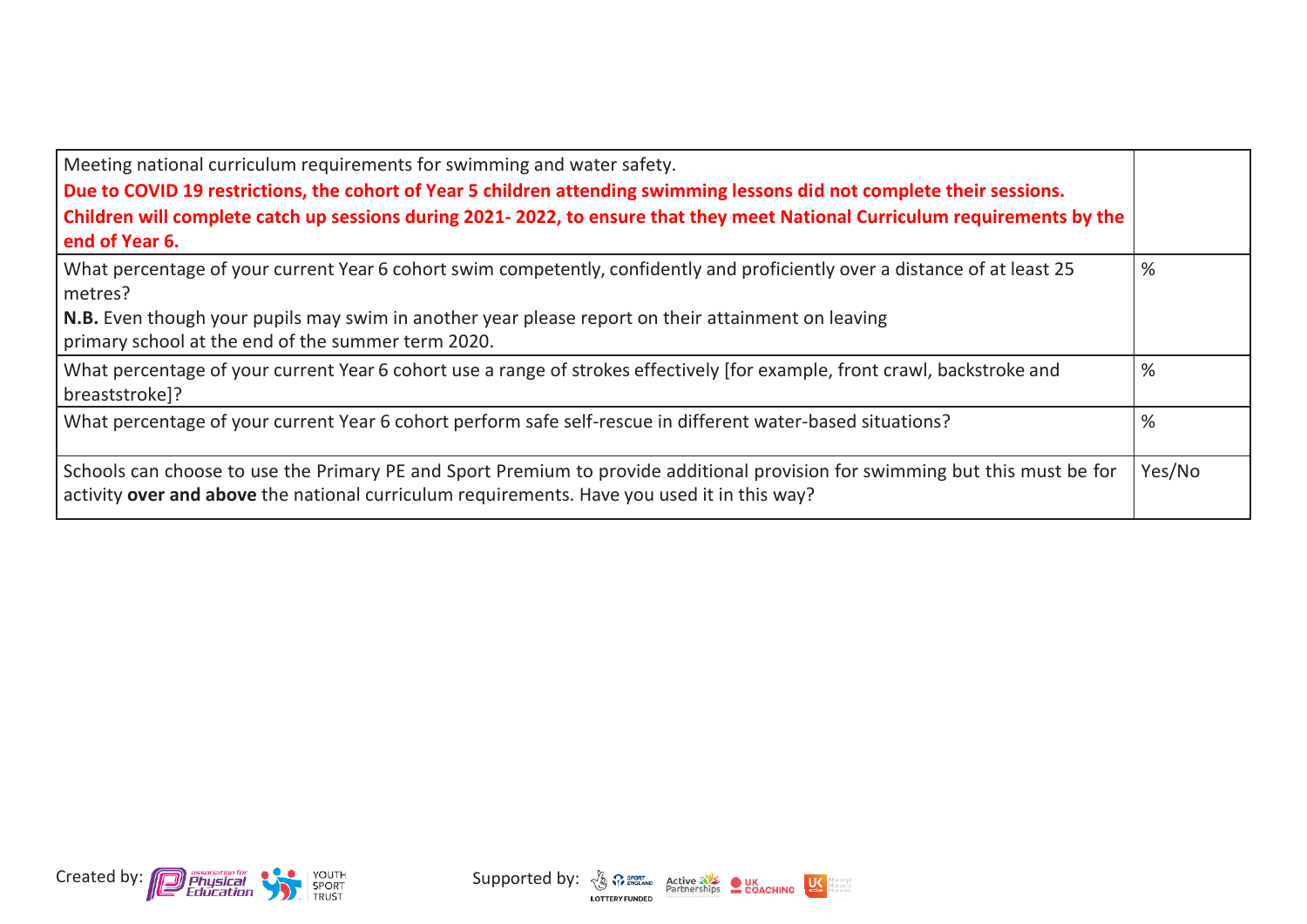| Academic Year: 2020/21                                                                                                                                                                                           | Total fund allocated: £19,710<br>Carried forward: £8480                                                                                                                                                                                                                                                                                                                                                                                                                                                   |                                          | Date Updated: 01.09.2021                                                                                                                                                                                                                                                                                                                                                                                                                     |                                                                                                                                                                               |
|------------------------------------------------------------------------------------------------------------------------------------------------------------------------------------------------------------------|-----------------------------------------------------------------------------------------------------------------------------------------------------------------------------------------------------------------------------------------------------------------------------------------------------------------------------------------------------------------------------------------------------------------------------------------------------------------------------------------------------------|------------------------------------------|----------------------------------------------------------------------------------------------------------------------------------------------------------------------------------------------------------------------------------------------------------------------------------------------------------------------------------------------------------------------------------------------------------------------------------------------|-------------------------------------------------------------------------------------------------------------------------------------------------------------------------------|
| Key indicator 1: The engagement of all pupils in regular physical activity - Chief Medical Officer guidelines recommend                                                                                          |                                                                                                                                                                                                                                                                                                                                                                                                                                                                                                           |                                          | Percentage of total allocation:                                                                                                                                                                                                                                                                                                                                                                                                              |                                                                                                                                                                               |
|                                                                                                                                                                                                                  | that primary school pupils undertake at least 60 minutes per day, with 30 minutes of this physical activity in school                                                                                                                                                                                                                                                                                                                                                                                     |                                          |                                                                                                                                                                                                                                                                                                                                                                                                                                              | %                                                                                                                                                                             |
| Intent                                                                                                                                                                                                           | Implementati<br>on                                                                                                                                                                                                                                                                                                                                                                                                                                                                                        |                                          | Impact                                                                                                                                                                                                                                                                                                                                                                                                                                       |                                                                                                                                                                               |
| Your school focus should be clear<br>what you want the pupils to know<br>and be able to do and about what<br>they need to learn and to<br>consolidate through practice:<br>To ensure engagement of all pupils in | Make sure your actions to achieve<br>are linked to your intentions:<br>Additional resources purchased<br>$\bullet$                                                                                                                                                                                                                                                                                                                                                                                        | <b>Funding</b><br>allocated:<br>£1986.44 | Evidence of impact: what do<br>pupils now know and what can<br>they now do? What has<br>changed?:<br>Increased opportunities for<br>$\bullet$                                                                                                                                                                                                                                                                                                | Sustainability and suggested<br>next steps:<br>Playground leaders<br>$\bullet$                                                                                                |
| regular physical activity.                                                                                                                                                                                       | to ensure a physically active<br>breakfast club<br>Resources purchased to<br>encourage active playtimes -<br>Each class/year group bubble to<br>have their own resources<br>Playground leaders to be<br>recruited and trained to lead<br>games with their peers<br>Training to enable lunchtime<br>$\bullet$<br>supervisors to engage with play<br>more effectively<br>Parent workshops focussing on<br>$\bullet$<br>achieving an extra 30 active<br>minutes with their children<br>beyond the school day |                                          | children to be active during<br>breakfast club sessions<br>Children are visibly more<br>$\bullet$<br>active during playtimes<br>using new equipment. Pupil<br>voice demonstrates that<br>children enjoy engaging<br>with the equipment and<br>feel positive about breaks<br>and lunch sessions when<br>they have more to engage<br>with<br>Lunchtime staff report<br>$\bullet$<br>greater confidence in their<br>ability to engage with play | were not recruited due<br>to COVID 19 measures.<br>To be introduced in<br>2021-22<br>Parent workshops did<br>not take place due to<br>COVID 19. To be<br>scheduled in 2021-22 |

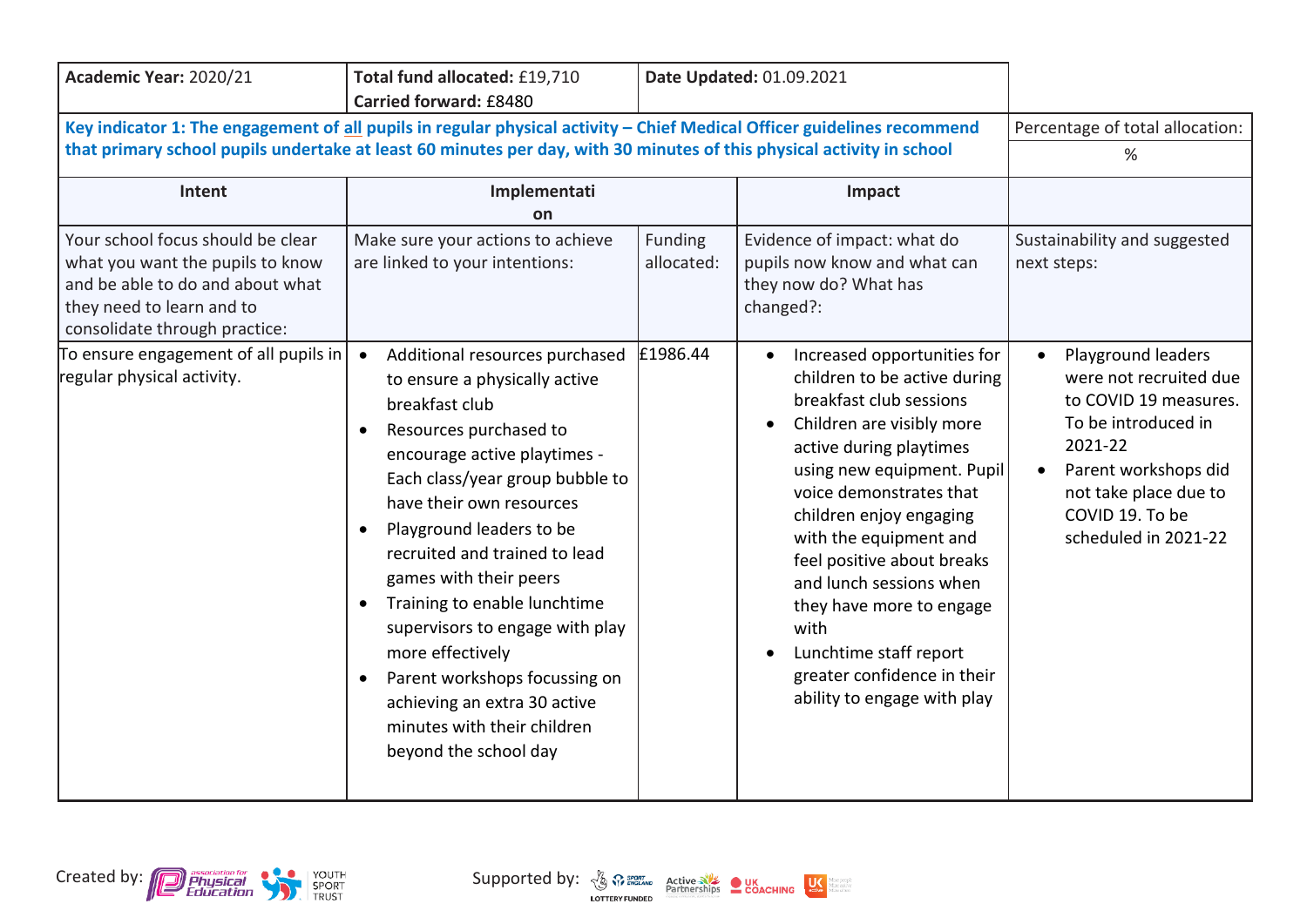| Provide catch up swimming lessons<br>to all children in Year 6 who could not<br>attend due to COVID-19 disruption.                                                      | Year 6 swimming lessons<br>$\bullet$<br>scheduled                                                                  |                       | All children leave Year 6 able to:<br>swim competently,<br>confidently and proficiently<br>over a distance of at least<br>25 metres<br>use a range of strokes<br>$\bullet$<br>effectively, for example,<br>front crawl, backstroke and<br>breaststroke<br>perform a safe self-rescue<br>$\bullet$<br>in different water-based<br>situations | Catch up sessions were<br>disrupted by COVID-19. Year 6<br>girls were able to attend 5<br>swimming lessons before the<br>end of the year.                                                                                                                                                                                 |
|-------------------------------------------------------------------------------------------------------------------------------------------------------------------------|--------------------------------------------------------------------------------------------------------------------|-----------------------|---------------------------------------------------------------------------------------------------------------------------------------------------------------------------------------------------------------------------------------------------------------------------------------------------------------------------------------------|---------------------------------------------------------------------------------------------------------------------------------------------------------------------------------------------------------------------------------------------------------------------------------------------------------------------------|
| Continue to maintain and improve<br>resources to support PE, including<br>transport and equipment.                                                                      | Refresh PE apparatus<br>$\bullet$<br>Replenishment of resources<br>$\bullet$<br>across school                      | £1,708.76             | Initial spend has ensured that<br>$\bullet$<br>all planned PE sessions have<br>been fully resourced leading<br>to greater participation and<br>activity in lessons.<br>Equipment audit by PE<br>$\bullet$<br>coordinator linked to club<br>planning shows all activities<br>are well resourced                                              | Continued monitoring of<br>$\bullet$<br>PE resources for wear and<br>tear and purchasing plan<br>to ensure all sports<br>offered during the day and<br>through after school clubs<br>are adequately resourced.<br>Continue to widen range<br>$\bullet$<br>of resources so a wider<br>variety of sports can be<br>offered. |
|                                                                                                                                                                         | Key indicator 2: The profile of PE and Sport being raised across the school as a tool for whole school improvement |                       |                                                                                                                                                                                                                                                                                                                                             | Percentage of total allocation:                                                                                                                                                                                                                                                                                           |
|                                                                                                                                                                         |                                                                                                                    |                       |                                                                                                                                                                                                                                                                                                                                             | %                                                                                                                                                                                                                                                                                                                         |
| Intent                                                                                                                                                                  | Implementati<br>on                                                                                                 |                       | Impact                                                                                                                                                                                                                                                                                                                                      |                                                                                                                                                                                                                                                                                                                           |
| Your school focus should be clear<br>what you want the pupils to know<br>and be able to do and about<br>what they need to learn and to<br>consolidate through practice: | Make sure your actions to achieve<br>are linked to your intentions:                                                | Funding<br>allocated: | Evidence of impact: what do<br>pupils now know and what can<br>they now do? What has<br>changed?:                                                                                                                                                                                                                                           | Sustainability and suggested<br>next steps:                                                                                                                                                                                                                                                                               |

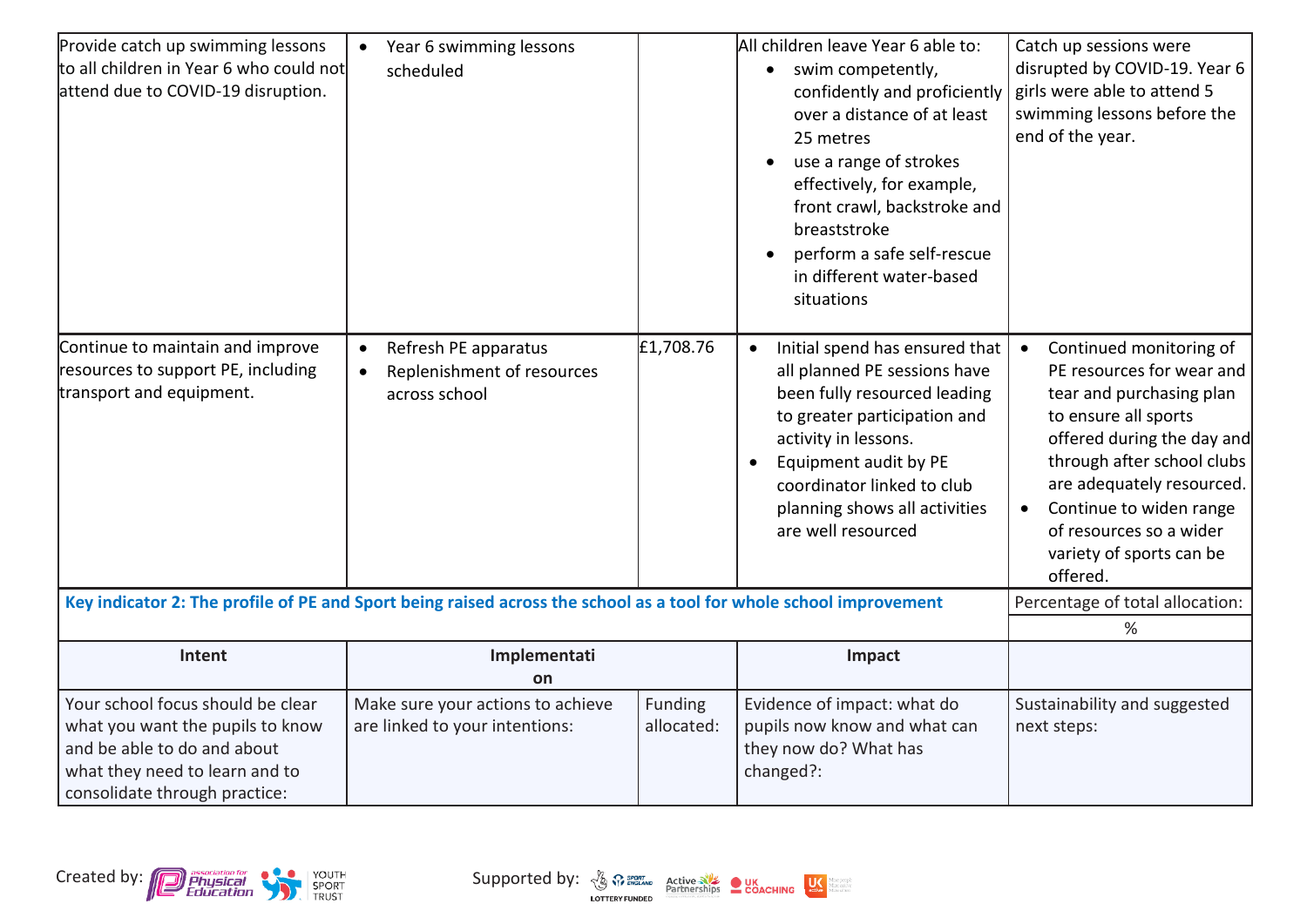| To further raise the profile of PE and<br>Sport within the school and the local<br>community, creating an improved<br>sense of enthusiasm of participation<br>and pride in the school amongst<br>pupils. | In-school sporting events and<br>$\bullet$<br>in-school competitions such as<br>sports day.<br>PSHE Week June 2021-<br>children participate in a wide<br>range of activities and enjoy<br>sessions in new sports<br>activities<br>Raising the profile of sport by<br>$\bullet$<br>engaging with coaching staff<br>and linking to career<br>aspirations within sport /<br>exercise (Aspirations week) | Skills, talents and achievements .<br>have been celebrated which in<br>turn have raised children's self-<br>confidence and positivity<br>towards sports and physical<br>activity.<br>Regularly share results from<br>intra and inter-school<br>competitions on the school's<br>Twitter page and through<br>Marvellous Me. | Intra-school competitions<br>were not able to be<br>scheduled due to COVID019<br>restrictions. Schedule<br>during 2021-22. |
|----------------------------------------------------------------------------------------------------------------------------------------------------------------------------------------------------------|------------------------------------------------------------------------------------------------------------------------------------------------------------------------------------------------------------------------------------------------------------------------------------------------------------------------------------------------------------------------------------------------------|---------------------------------------------------------------------------------------------------------------------------------------------------------------------------------------------------------------------------------------------------------------------------------------------------------------------------|----------------------------------------------------------------------------------------------------------------------------|
| Use sporting role models to engage<br>and raise achievement.                                                                                                                                             | Olympic Athlete visit<br>$\bullet$<br>Aspirations Week - female<br>$\bullet$<br>personal trainer workshop                                                                                                                                                                                                                                                                                            | Children are inspired to<br>$\bullet$<br>become involved in sport<br>and to see what is possible                                                                                                                                                                                                                          | To be rescheduled in<br>$\bullet$<br>2021-22 due to COVID-<br>19 restrictions.                                             |
| Ensure that PE and school sport are<br>visible in the school (assemblies,<br>notice boards, school website, local<br>press, pupil reward and recognition<br>of pupils)                                   | Dedicate time to share sports<br>$\bullet$<br>teams' achievements at<br>assemblies. This will to<br>encourage others to aspire to<br>be involved<br>PE lead to celebrate sporting<br>successes via Class Dojo                                                                                                                                                                                        | The profile of sport is raised<br>$\bullet$<br>across school<br>Children are inspired to<br>$\bullet$<br>take part in new activities<br>Increased awareness of<br>$\bullet$<br>schools sporting<br>achievements in pupils and<br>parents                                                                                  |                                                                                                                            |

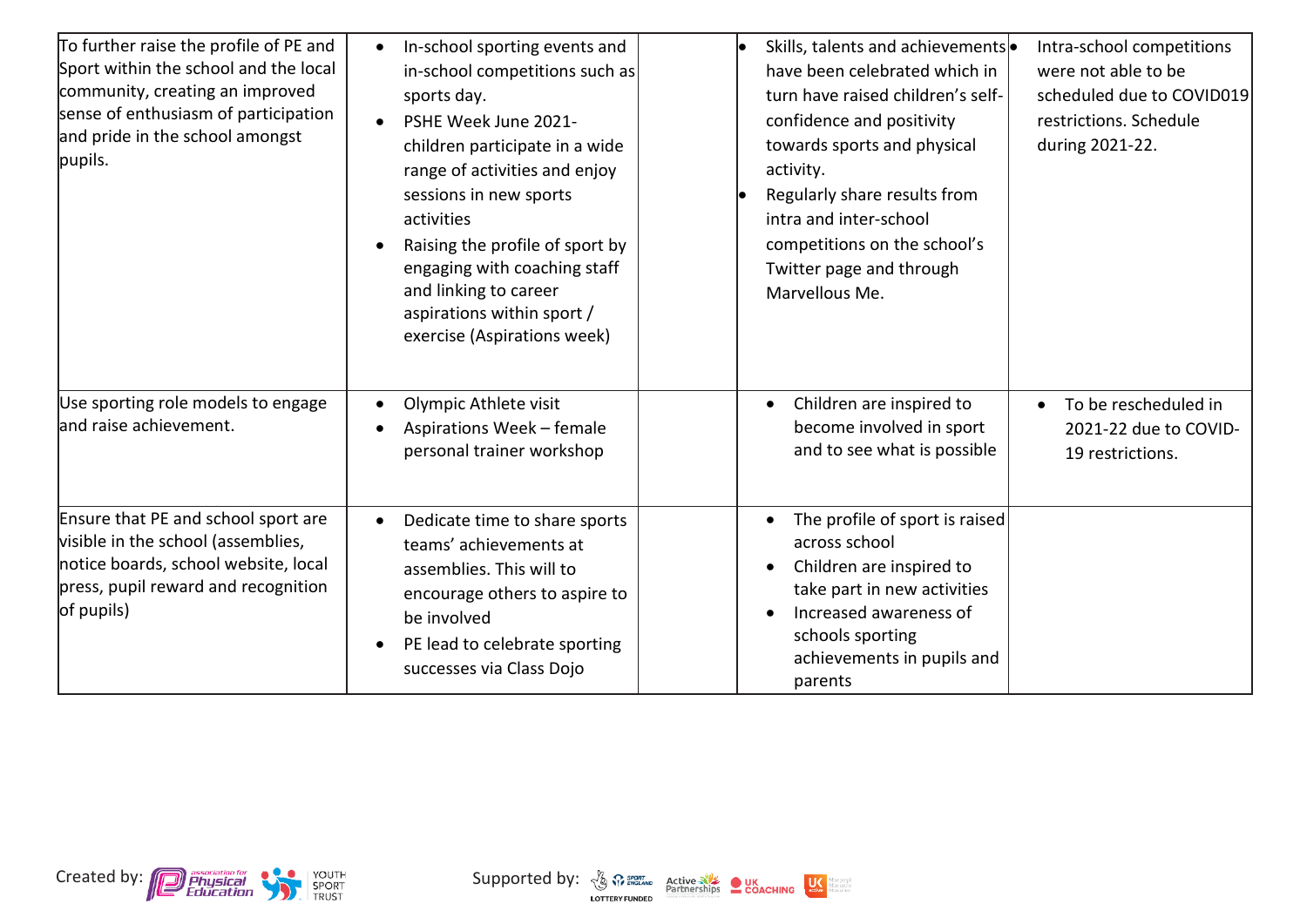| Key indicator 3: Increased confidence, knowledge and skills of all staff in teaching PE and sport                                                                                                        |                                                                                                                                                                                                                                                                |                       |                                                                                                                                                                                                                                                                                                                                                                                                         | Percentage of total allocation:                                                                                                                                                                                        |
|----------------------------------------------------------------------------------------------------------------------------------------------------------------------------------------------------------|----------------------------------------------------------------------------------------------------------------------------------------------------------------------------------------------------------------------------------------------------------------|-----------------------|---------------------------------------------------------------------------------------------------------------------------------------------------------------------------------------------------------------------------------------------------------------------------------------------------------------------------------------------------------------------------------------------------------|------------------------------------------------------------------------------------------------------------------------------------------------------------------------------------------------------------------------|
|                                                                                                                                                                                                          |                                                                                                                                                                                                                                                                |                       |                                                                                                                                                                                                                                                                                                                                                                                                         | %                                                                                                                                                                                                                      |
| Intent                                                                                                                                                                                                   | Implementatio                                                                                                                                                                                                                                                  |                       | Impact                                                                                                                                                                                                                                                                                                                                                                                                  |                                                                                                                                                                                                                        |
| Your school focus should be clear<br>what you want the pupils to know<br>and be able to do and about<br>what they need to learn and to<br>consolidate through practice:                                  | Make sure your actions to<br>achieve are linked to your<br>intentions:                                                                                                                                                                                         | Funding<br>allocated: | Evidence of impact: what do<br>pupils now know and what<br>can they now do? What has<br>changed?:                                                                                                                                                                                                                                                                                                       | Sustainability and suggested<br>next steps:                                                                                                                                                                            |
| Provide staff with professional<br>development, mentoring, training and<br>resources to help them teach PE and $\vert_{\bullet}$<br>sport more effectively, and embed<br>physical activity across school | Purchase complete PE scheme<br>of work<br>PE lead to observe lessons<br>across school                                                                                                                                                                          | £1712.50              | Quality assured professional<br>development modules<br>/materials for PE and sport<br>are available for staff to use<br>Teachers report increased<br>$\bullet$<br>confidence in their ability to<br>plan, teach and assess<br><b>National Curriculum PE</b><br>All PE lessons observed were<br>good or outstanding<br>All children receive high<br>quality well planned PE<br>lessons and opportunities | PE lead to be provided<br>with time to lead CPD<br>on new scheme to<br>ensure it is fully<br>embedded and<br>effective<br>implementation in<br>2021-22.                                                                |
| To maintain and raise the standards<br>of pupil attainment and progress in PE<br>by increasing teacher confidence,<br>knowledge and skills through<br>professional development.                          | Time provided for PE<br>coordinator to review and<br>develop long term planning<br>and PE curriculum plans across<br>school.<br>CPD for staff all teachers to<br>review plans from year groups<br>other than their own to check<br>progression through school. |                       | progression and well<br>sequenced teaching<br>sequences. As a result of<br>good leadership and more<br>confident and<br>knowledgeable staff, pupils<br>in all year groups made<br>good or better progress in<br>PE.                                                                                                                                                                                     | The subject leader will be<br>Curriculum plans show clear allocated staff meeting time to<br>ensure all staff are have a good<br>understanding of skills<br>development in sports and the<br>schools assessment of PE. |

Created by: **Consumer Consumer Consumer Supported by:**  $\frac{N}{2}$   $\frac{N}{2}$   $\frac{P_{\text{outflow}}}{P_{\text{outflow}}}$  **COACHING** 

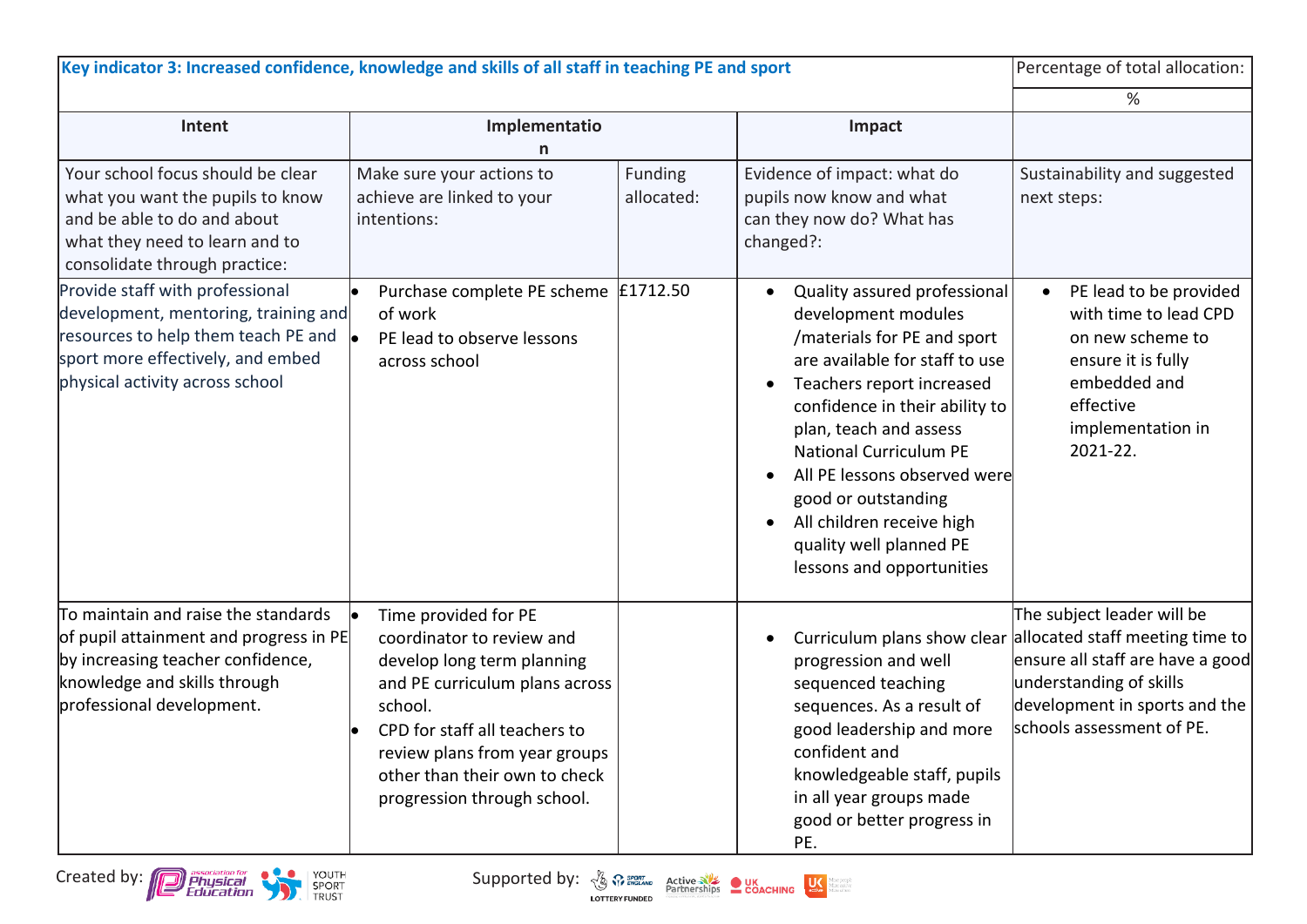| Key indicator 4: Broader experience of a range of sports and activities offered to all pupils                                                                           |                                                                                                                                                                                                                                                                            | Percentage of total allocation: |                                                                                                                                                                                                                                                                                                                               |                                                                                                                                                                                     |
|-------------------------------------------------------------------------------------------------------------------------------------------------------------------------|----------------------------------------------------------------------------------------------------------------------------------------------------------------------------------------------------------------------------------------------------------------------------|---------------------------------|-------------------------------------------------------------------------------------------------------------------------------------------------------------------------------------------------------------------------------------------------------------------------------------------------------------------------------|-------------------------------------------------------------------------------------------------------------------------------------------------------------------------------------|
|                                                                                                                                                                         |                                                                                                                                                                                                                                                                            |                                 |                                                                                                                                                                                                                                                                                                                               | %                                                                                                                                                                                   |
| Intent                                                                                                                                                                  | Implementatio                                                                                                                                                                                                                                                              |                                 | Impact                                                                                                                                                                                                                                                                                                                        |                                                                                                                                                                                     |
|                                                                                                                                                                         |                                                                                                                                                                                                                                                                            |                                 |                                                                                                                                                                                                                                                                                                                               |                                                                                                                                                                                     |
| Your school focus should be clear<br>what you want the pupils to know<br>and be able to do and about<br>what they need to learn and to<br>consolidate through practice: | Make sure your actions to<br>achieve are linked to your<br>intentions:                                                                                                                                                                                                     | Funding<br>allocated:           | Evidence of impact: what do<br>pupils now know and what<br>can they now do? What has<br>changed?:                                                                                                                                                                                                                             | Sustainability and suggested<br>next steps:                                                                                                                                         |
| Pupils increasingly engaged with PE<br>by increasing the number of different<br>sporting activities offered to all<br>pupils.                                           | Weekly after school keep<br>$\bullet$<br>fit club established                                                                                                                                                                                                              | £300                            | Additional activities enrich<br>$\bullet$<br>the educational experience<br>and sporting interest and<br>participation of Copthorne<br>pupils                                                                                                                                                                                  |                                                                                                                                                                                     |
| To promote enjoyment of being in<br>the outdoors and participate in a<br>variety of outdoor activities,<br>adopting a positive attitude to<br>challenge and adventure.  | Year 3 and Year 6<br>residential (Buckden house<br>including activities such as<br>high ropes, raft building,<br>orienteering, climbing and<br>canoeing). This amount will<br>subsidise the total cost to<br>the families, encouraging<br>more children to<br>participate. |                                 | All pupils demonstrate a<br>$\bullet$<br>'can do' attitude and<br>willingness to try hard and<br>keep going.<br>Pupil voice demonstrates<br>$\bullet$<br>that 100% of pupils reported due to COVID 19.<br>positively about their new<br>experiences and said they<br>felt that the experiences<br>increased their confidence. | Include opportunities for<br>children to attend Buckden<br>House as a day trip rather than<br>a residential, in line with<br>COVID restrictions.<br>Residentials did not take place |